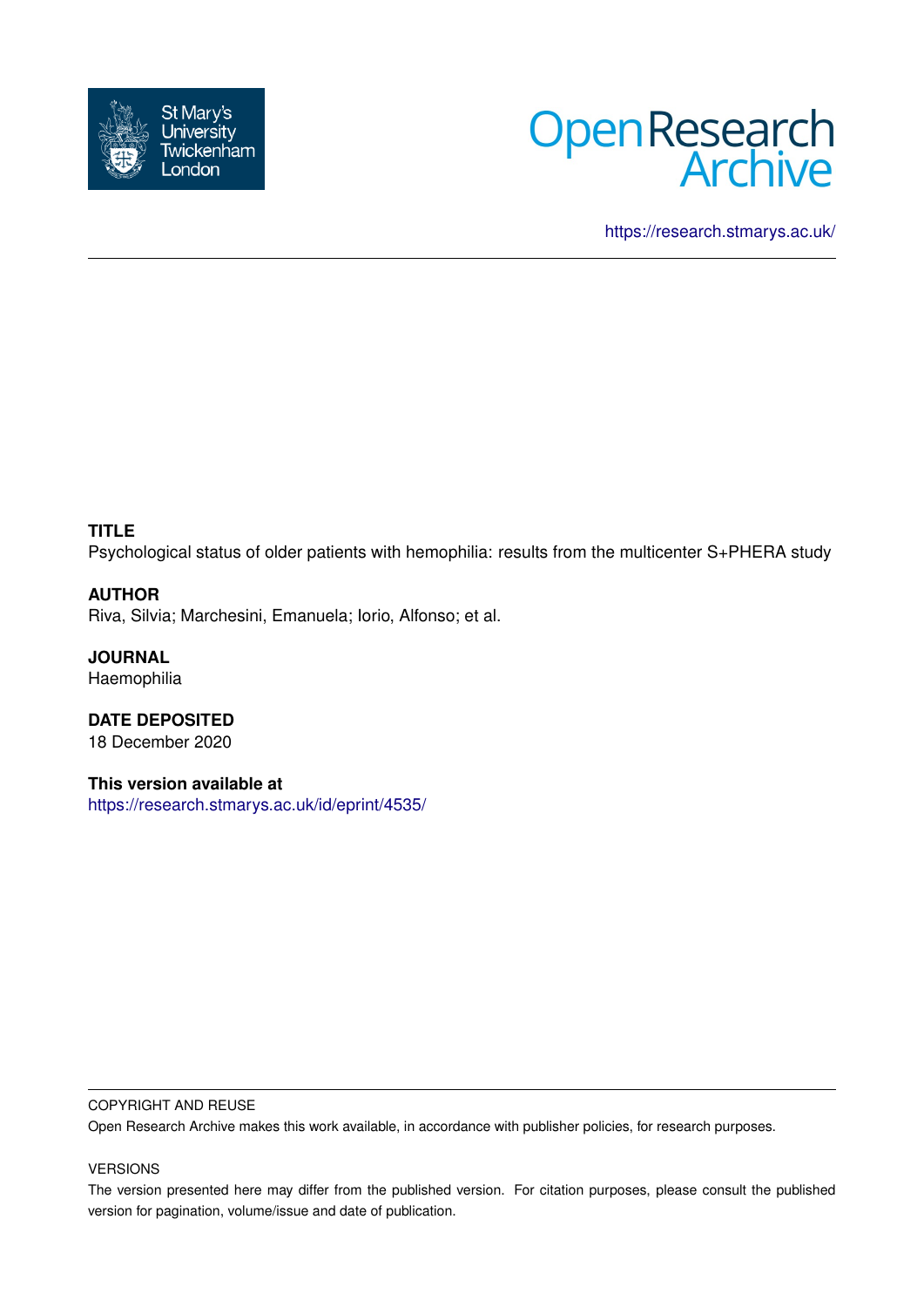



<https://research.stmarys.ac.uk/>

# **TITLE**

Psychological status of older patients with hemophilia: results from the multicenter S+PHERA study

## **AUTHOR**

Riva, Silvia; Marchesini, Emanuela; Iorio, Alfonso; et al.

**JOURNAL Haemophilia** 

**DATE DEPOSITED** UNSPECIFIED

**This version available at** <http://research.stmarys.ac.uk/id/eprint/4535/>

#### COPYRIGHT AND REUSE

Open Research Archive makes this work available, in accordance with publisher policies, for research purposes.

### VERSIONS

The version presented here may differ from the published version. For citation purposes, please consult the published version for pagination, volume/issue and date of publication.